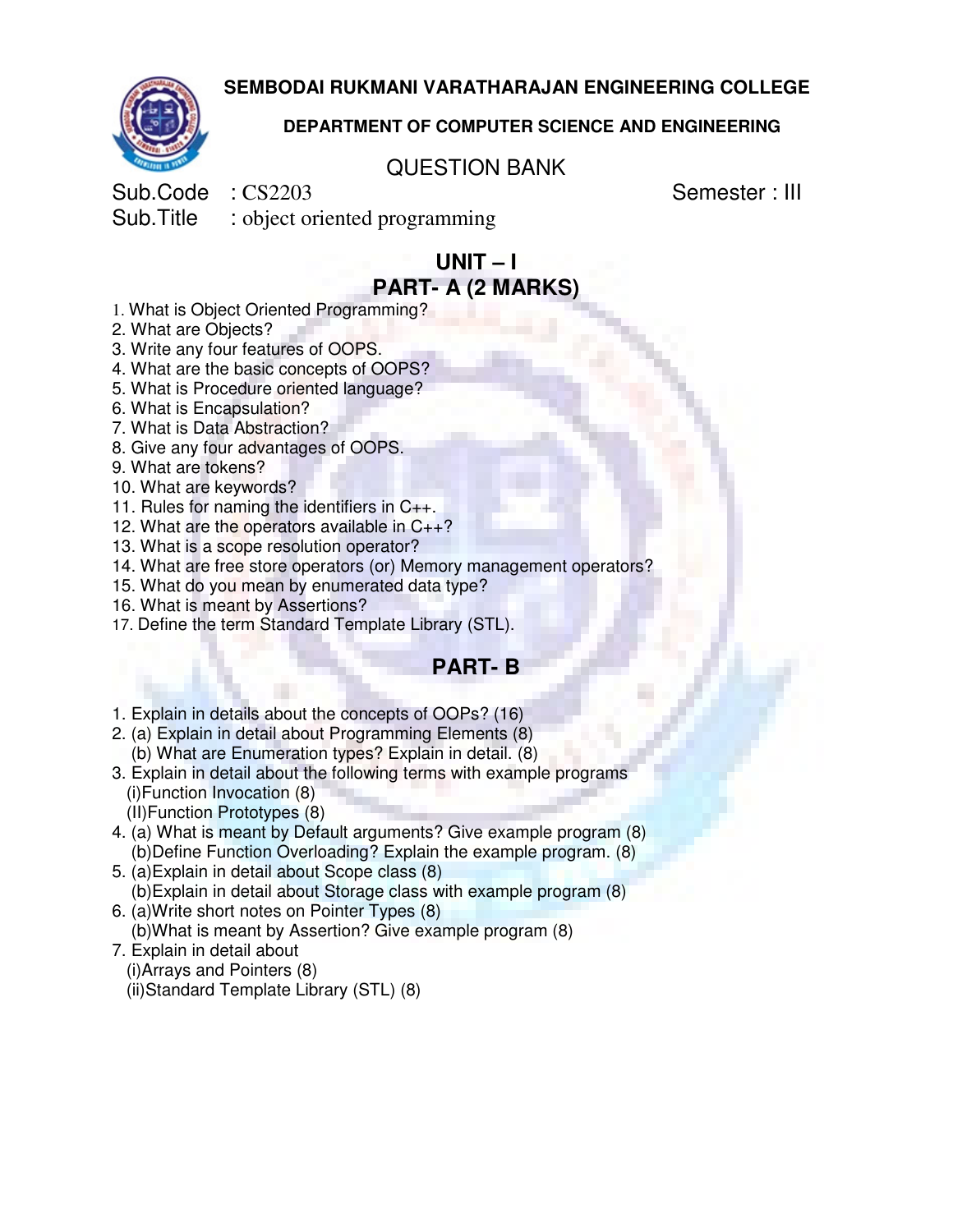# **UNIT – II PART-A (2-MARKS)**

- 1. Define the term Aggregate Type Struct.
- 2. What is structure Pointer Operator?
- 3. What is Union?
- 4. Define Bit Fields.
- 5. How the Class is specified?
- 6. How the member functions are defined?
- 7. Define constructor.
- 8. Define default constructor.
- 9. Define parameterized constructor.
- 10. What is the ambiguity between default constructor and default argument constructor?
- 11. Define copy constructor.
- 12. Define default argument constructor.
- 13. Define Destructor.
- 14. Write some special characteristics of constructor.
- 15. How the objects are initialized dynamically?
- 16. What is static data member?
- 17. What is static member function?
- 18. What is the use of this keyword?
- 19. Difference between Structure and Union.

### **PART- B**

- 1. Explain in detail about Structure with syntax and write example program. (16)
- 2. (a) Define Union. Explain with example program. (8) (b) Explain in detail about Bit -Field Structures. (8)
- 3. (a)Define Member Function and explain in detail about function inside the class body with example program . (8)
	- (b)What is Parameterized constructor? Give syntax and example program (8)
- 4. Define Member Function and explain in detail about function outside the class body with example program. (16)
- 5. (a) What is Default constructor? Give syntax and example program (8) (b) What is Copy constructor? Give syntax and example program (8)
- 6. Write short notes on
	- i. Static Member function (8)
	- ii. This Pointer (8)
- 7. What is Destructor? Give syntax and example program (16)
- 8. Write short notes on
	- i. Classes with necessary syntax and example program (8)
	- ii. Reference Semantics (8)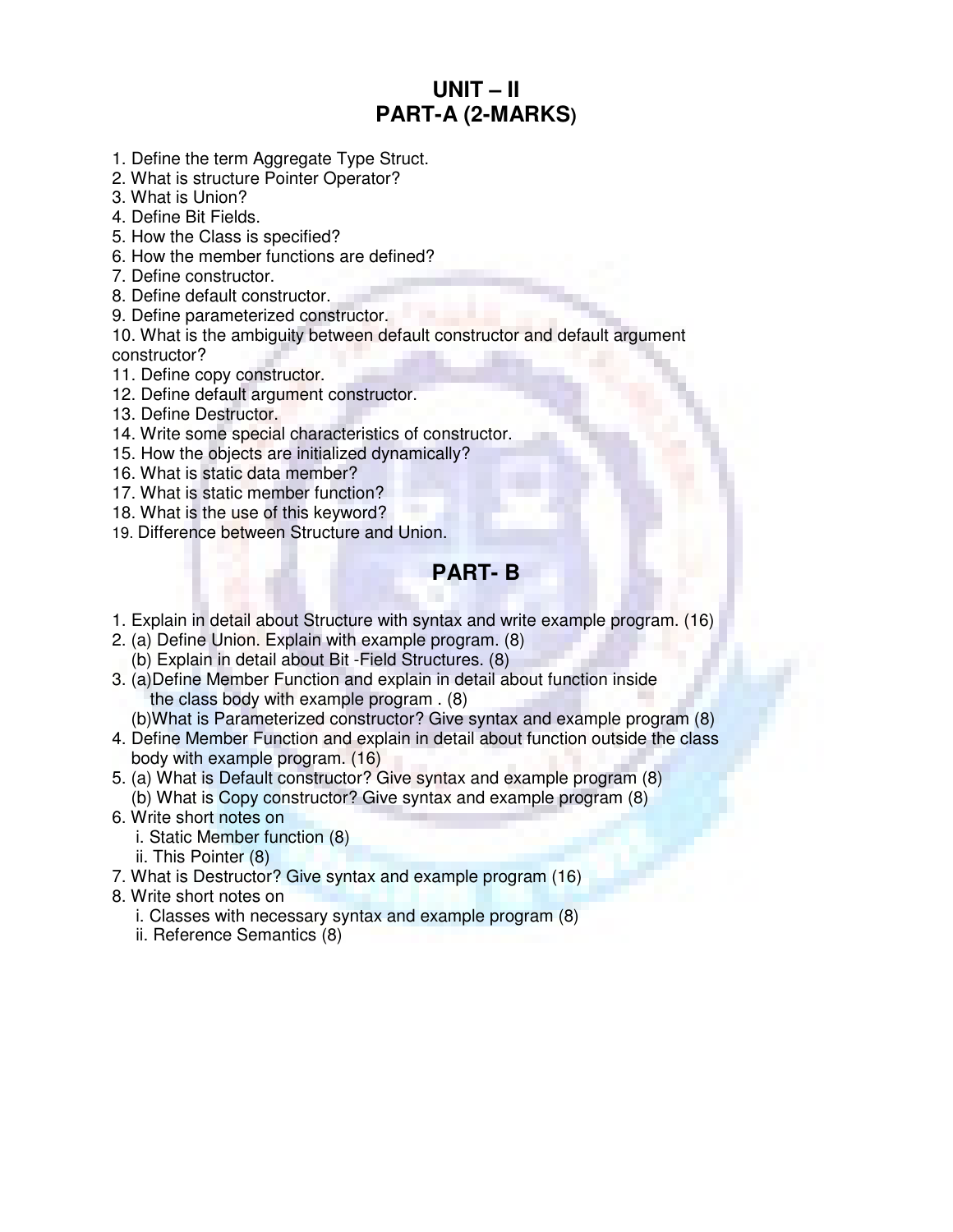## **UNIT – III PART-A (2-MARKS)**

- 1. What is Polymorphism? What are its types?
- 2. What is Function overloading? Give an example.
- 3. What are Overloaded function selection algorithms?
- 4. What is Operator overloading?
- 5. List out the Operators that cannot be overloaded.
- 6. What is the purpose of using Operator function? Write its syntax.
- 7. Write at least four rules for Operator overloading.
- 8. How will you overload Unary & Binary operator using member functions?
- 9. How will you overload Unary and Binary operator using Friend functions?
- 10. How an overloaded operator can be invoked using member functions?
- 11. How an overloaded operator can be invoked using Friend functions?
- 12. List out the operators that cannot be overloaded using Friend function.
- 13. What is meant by Overloading Operators?
- 14. Define the term Pointer Operators.

#### **PART - B**

- 1. (a)Write short notes on Abstract Data Type (ADT) Conversions. (8) (b)Explain in detail about Unary Operator Overloading with example program. (8)
- 2. (a)Explain in detail about Binary Operator Overloading with example program. (8) (b)Define Function selection algorithm. Explain it with one example program. (8)
- 3. (a)Explain in detail about Pointer Operators. (8) (b).Explain in detail about Pointer to class member with example program (8)
- 4. (a)Explain in detail about Friend Function with example program. (8) (b)Discuss about the Over loadable Operators. (8)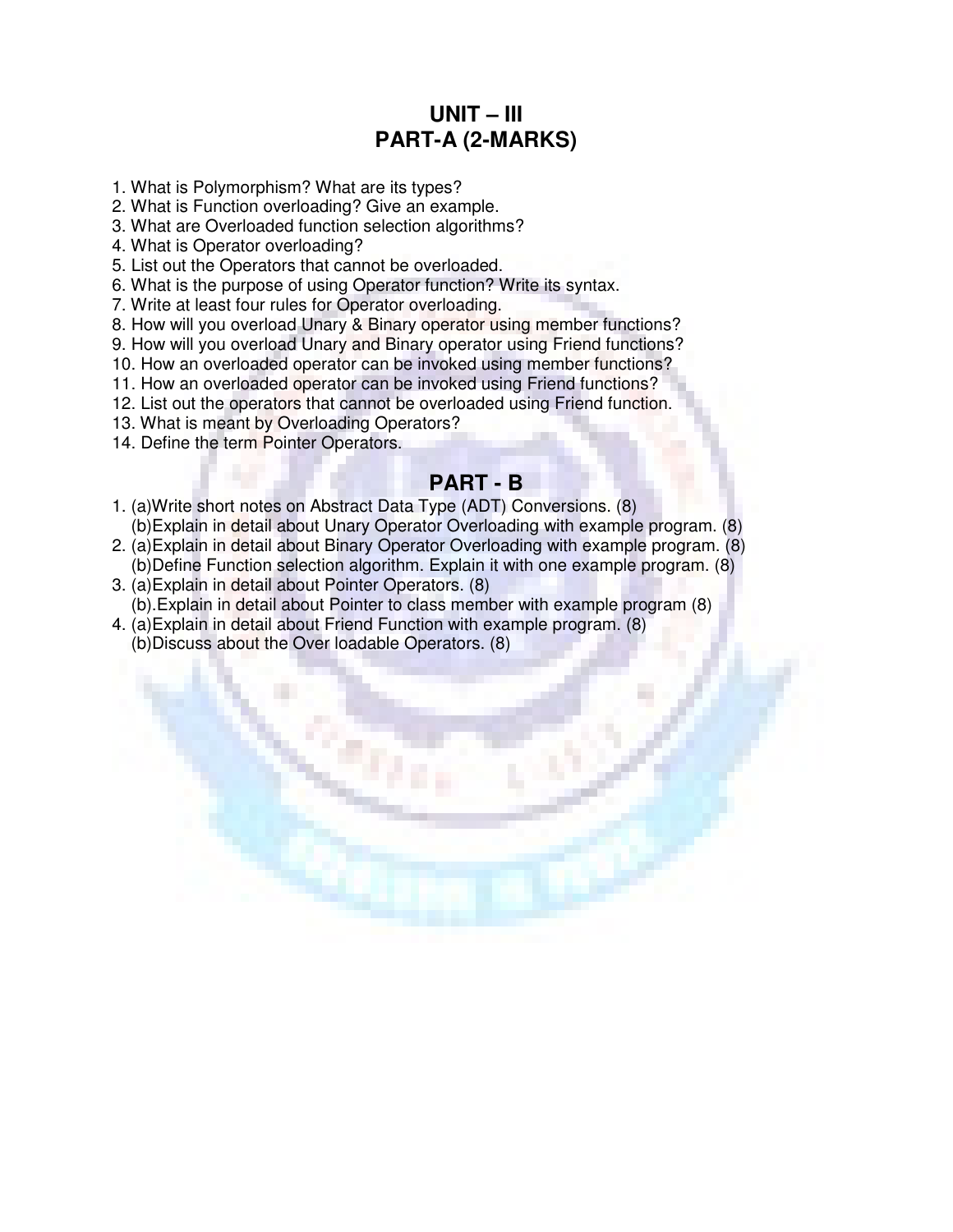## **UNIT IV PART –A (2-MARKS)**

- 1. What is Inheritance? Explain the need of Inheritance with Suitable Examples.
- 2. What are the differences between the Accesses specifies private and protected?
- 3. Explain the syntax for declaring the derived class.
- 4. What are the different forms of Inheritance supported by C++?
- 5. What is Visibility mode? What are the different inheritance Visibility modes supported by  $C_{++}$ ?
- 6. Give any two Benefits of Inheritance
- 7. When to use the Inheritance Concept?
- 8. What are virtual Functions?
- 9. Give the syntax of virtual function?
- 10. Define Pure Virtual Function?
- 11. Give the syntax of Pure Virtual Functions?
- 12. Justify the need for Virtual Functions in C++?
- 13. Give any two rules for Virtual functions
- 14. What are Abstract Classes?
- 15. What are Exceptions?
- 16. What is Exception Handling?

**PART – B** 

- 1. (a) What are the differences between the accesses specifies private and protected? (8) (b) What are base and derived classes? Write a program to use these classes (8)
- 2. (a)What are the different forms of inheritance? Explain with an example. (8) (b)What is class hierarchy? Explain how inheritance helps in building class hierarchies.(8)
- 3. What is visibility mode? What are the different visibility modes supported by C++? (16)
- 4. What are the differences between inheriting a class with public and private visibility mode? (16)
- 5. (a)What are virtual classes? Explain the need for virtual classes while building class(8)

(b) What are abstract classes? Explain the role of abstract class while building a class Hierarchy. (8)

- 6. Discuss cost and benefits of inheritance (16)
- 7. (a) Justify the need for virtual functions in  $C_{++}$ . (8)
- (b) What are the rules that need to be kept in mind in deciding virtual functions? (8)
- 8. (a) Explain code reuse with suitable example. (8)

(b) Explain the details about runtime type identifications with suitable example program. (8)

9. Explain the details about exception handling. (16)